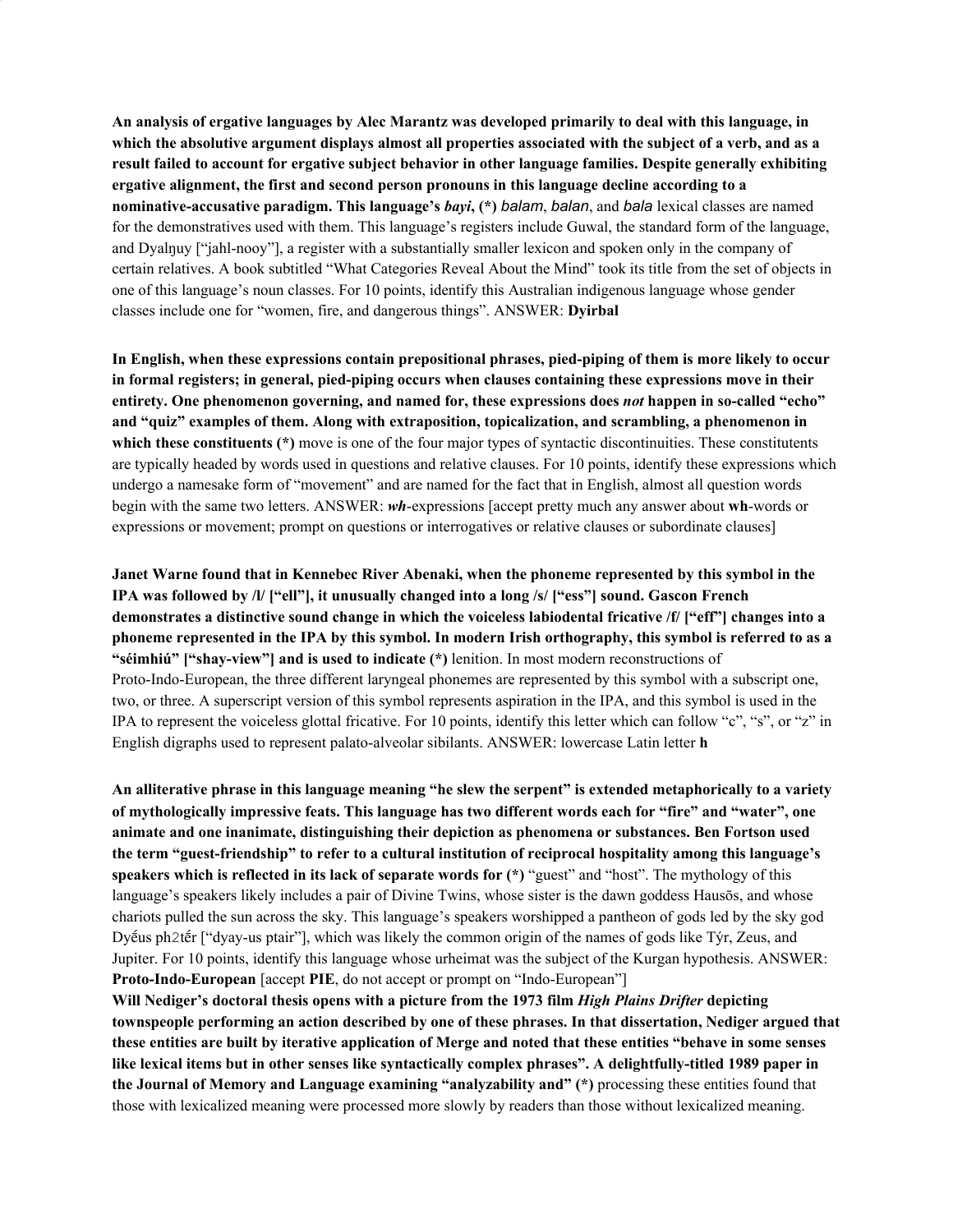These entities can be classified as "decomposable" based on whether independent meaning can be assigned to their parts. A paper titled "How to kick the bucket and not decompose" discussed comprehension of, for 10 points, what phrases whose literal meaning is different from their actual meaning, such as "spill the beans"? ANSWER: **idiom**s

Although it has very few examples of these words, almost the entire class of personal names in Montana Salish consists of these words. A paper by Sally Thomason and Dan Everett argues that deliberate actions by **speakers can cause personal pronouns to become these sorts of words, a phenomenon which linguists like R.M.W. Dixon argue is vanishingly unlikely. In Japanese, onomotopoeias and these words are typically written in (\*)** katakana, and these words are known natively as *gairaigo*. In an amusing coincidence, the word "calque" is an example of one of these words, while the term used for these words is itself a calque from German. For 10 points, identify these words which are borrowed directly from another language. ANSWER: **loanword**s [accept **borrowed word**s]

One set of texts in this language use two sets of first-person pronouns, with a set beginning with I- used by the author to refer to himself and a set beginning with n- ["eng"] to refer to his ethnic group; that distinction was later lost, with only the  $\eta$ -forms surviving. This language is believed to have had medial rhotics and palatal glides, which occured after syllable initials and are believed to have evolved into retroflex and palatal **obstruents in descendant languages. In 2014, a groundbreaking new reconstruction of this language, which** was generated by producing hypotheses to be tested against the data rather than deducing patterns from the **data, was proposed by (\*)** Baxter and Sagart. Word-final consonant clusters in this language evolved into tones in the languages descended from it. The oracle bone script was used to write, for 10 points, what common ancestor of all modern Chinese languages? ANSWER: **Old Chinese** [or **Archaic Chinese**, or **Proto-Chinese**; prompt on Chinese; do not accept or prompt on "Classical Chinese" or "Middle Chinese" or "Proto-Sino-Tibetan"]

A 2000 book on the study of language production by Lise Menn and Nan Bernstein Ratner begins with a **chapter titled "In the Beginning was" one stimulus used in this experiment. This experiment presented its** subjects with stimuli such as a drawing of a man with a steaming pitcher on his head, which the **experimenters described as "spowing". This experiment was first described in a 1958 paper entitled "The (\*)** child's learning of English morphology", and it established that children were able to learn some abstract grammatical rules at an early age. The first stimulus presented to the subjects of this experiment depicted a bird-like animal and declared "Now there is another one. Now there are two of them." For 10 points, Jean Berko Gleason originated what experiment in which children were asked to provide the plurals of nonsense English words? ANSWER: the **wug test** [accept any answer indicating an experiment involving **wug**s or performed by Jean **Berko Gleason** (accept either underlined name) until mentioned]

**An organization that holds five seats in this country's parliament is believed to operate approximately** one-third of the pachinko industry in Japan by total income. One worker's party in this country adds a **traditional artistic implement to the hammer and sickle in their logo to represent the intelligentsia. This** country's ruling party is joined in a coalition by a social democratic party as well as the (\*) Cheondoist Chongu Party, which represents followers of a traditional religious movement. In this country's elections, voters are permitted to vote against the ruling party's candidates but must do so with a red pen provided next to the ballot box. All three of this country's political parties are part of a greater coalition known as the Democratic Front for the Reunification of the Fatherland. For 10 points, identify this country whose Supreme People's Assembly consists meets in Pyongyang. ANSWER: **North Korea** [or the **DPRK**, or the **Democratic People's Republic of Korea**; prompt on Korea; do not accept or prompt on "South Korea"]

A piece of decayed wood from this person's coffin was offered to a Protestant boy who had been captured by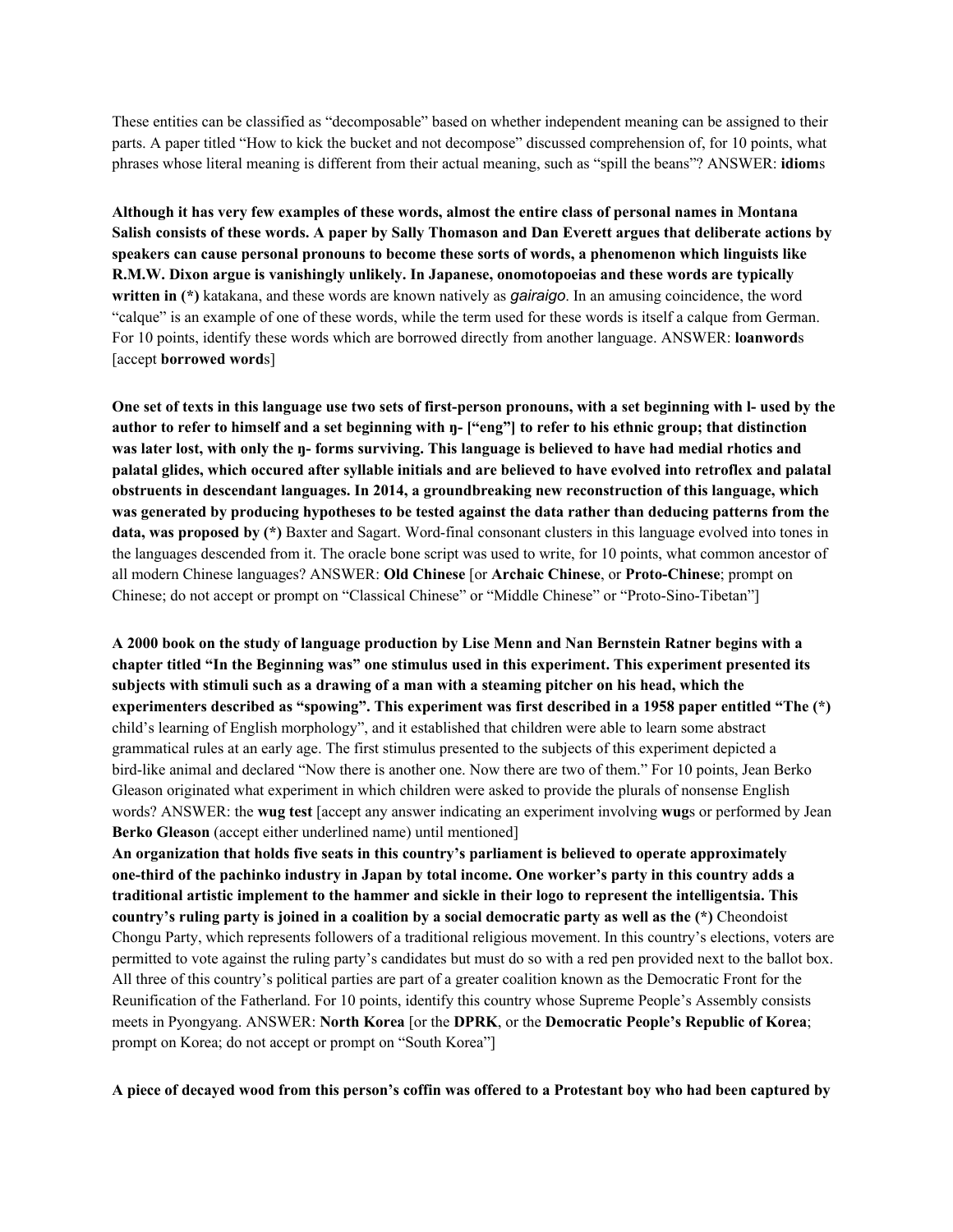natives and contracted smallpox on the condition that he convert to Catholicism; he did so and subsequently **healed. This woman's gravestone describes her as "the fairest flower that ever bloomed among red men".** Following the 2012 merger of two parishes in Schenectady, New York, the merged parish was named for this **woman. This woman often laid on a mat covered with thorns, perhaps in accordance with an (\*)** indigenous tradition of piercing oneself as an offering for one's well-being. Upon this woman's death, the smallpox scars on her face miraculously healed themselves. This woman was baptized by Father Jacques de Lamberville, after which she moved to a Jesuit convent in Kahnawake, on the southern shore of the St. Lawrence River. The first Native American saint to be canonized by the Catholic Church is, for 10 points, what Mohawk woman from present-day New York? ANSWER: Saint **Kateri Tekakwitha** [accept either underlined part; prompt on Catherine]

*Description acceptable.* **One article named for an instance of this action described it as "like Wilt Chamberlain's... 100-point game, ...it seems like a story someone made up in order to sound interesting". That 2011 Grantland article by Chuck Klosterman described an instance of this action which took place in the opening rounds of the 1988 North Dakota junior college basketball tournament. In that game, United** Tribes Technical College pulled an 84-81 upset, despite having to take this action in the final minute of the game. In 2017, a team was forced to take this action for the last ten minutes of a game at the Barclays **Center, but spectacularly outscored their opponents 30-22 while doing so, behind the performance of freshman (\*)** Collin Sexton. That game between Alabama and Minnesota saw the former team take this action after their entire bench was ejected. For 10 points, identify this action in which a basketball team fields two fewer than the regulation numbe of players on the court. ANSWER: playing basketball with **three players** on the court [accept any obvious equivalents, accept the **three-man weave**; prompt on playing shorthanded] **A book by Norman MacLean analyzed this event and demonstrated that it was partially caused by a**

northward wind which was split in half by a mountain ridge. The training protocol "Eighteen Situations that Shout Watch Out" was adopted into a certain group's training after this event. A folk song about this event **laments the presence of "thirteen crosses high above the cold Missouri waters". The oldest of the three** survivors of this event did so by independently rediscovering a method used by Plains Indians, but which the **Forest Service had never considered because it would not work in forested areas; that method involved setting a small "escape (\*)** fire" to create an area which would not be affected by this event. That technique was used by Wagner Dodge, the foreman of the group assigned to respond to this event; he survived this event unharmed but died of cancer five years later. For 10 points, identify this 1952 wildfire in Montana which "blew up" and killed 13 "smokejumper" firefighters. ANSWER: **Mann Gulch fire**

A report about the demographics of this place argued that it would be advantageous to baptize women at a **higher rate than men, and remarked that "one would need an extremely favorable opinion of women" to believe that a certain institution could occur in this location. That report, which was titled "In [This** Location], Are Parents Single?", attempted to compute the sex ratio of this location. It is generally held that **children who die before reaching the age of (\*)** eight all live in this location. The practice of vicarious baptism of the dead is believed to grant its beneficiaries the ability to enter this location, should they accept them. Being eternally sealed in marriage is a prerequisite for entry into this location. This location is contrasted with similar "terrestrial" and "telestial" ones, and inhabitants of it are said to be exalted. For 10 points, name this highest of the three degrees of glory in Mormonism. ANSWER: the **Celestial Kingdom** [prompt on heaven or the afterlife or the kingdom of glory or Mormon heaven or the Mormon afterlife or similar answers]

Note to players: the answer is a specific organism, like Clifford the Big Red Dog, not a general class of organism like "E. coli". A 2004 paper by William A. Watkins et al described the behavior and detection of this organism using U.S. Navy hydrophones. Sounds emitted by this organism have slightly deepened since it was first observed, causing scientists to hypothesize that it has matured. The migration of this animal, which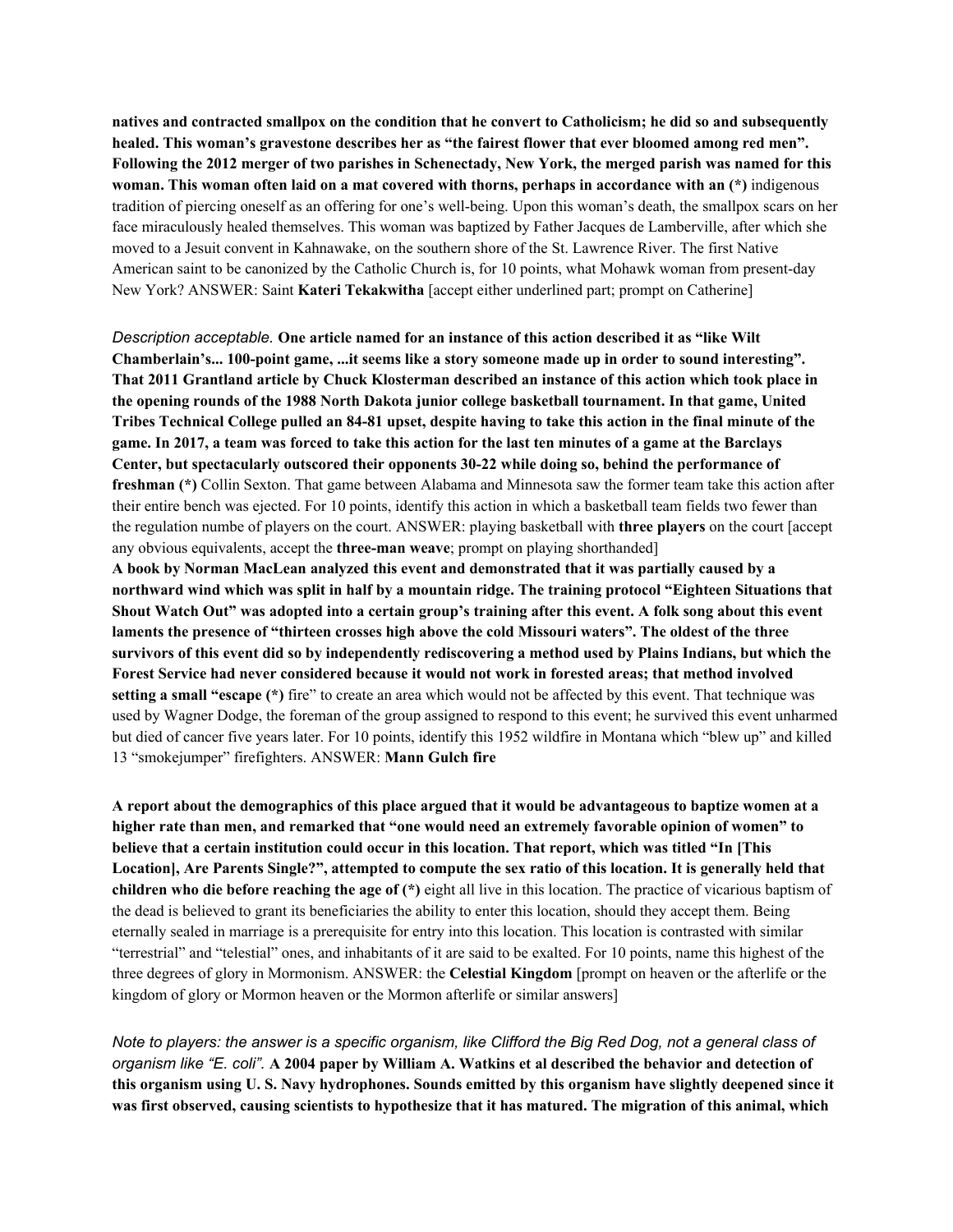has been observed in the North Pacific Ocean almost every year since 1992, does not match that of any known species, causing researchers to speculate that it may be an unusual hybrid between a blue and fin  $(*)$ whale. This animal's vocalizations are unique and occur at a much higher pitch than those of any other known whale species, causing researchers to label it the "loneliest whale in the world". For 10 points, identify this mysterious whale, named for the distinctive frequency of its songs. ANSWER: the **52-hertz** whale [prompt on answers like "the loneliest whale in the world" before given]

This man was granted a coat of arms consisting of a Buddhist swastika crossed by two arrows. This man was **accompanied on his most significant expedition by Luis Sotelo, who claimed that this man's primary purpose** in that expedition was to attract Christian missionaries to his ruler's lands. Two days after this man returned **from that diplomatic mission to visit a Christian leader, making a report that contemporary sources describe as "surprising and extraordinary", his ruler immediately forbade all Christian worship in his realm. A collection of objects brought back to (\*)** Japan by this man are one of the three sets of "historical materials" considered among the National Treasures of Japan. This man led the first known group of Japanese to visit France as part of his European embassy, which became futile when Japan was closed before his return. For 10 points, identify this retainer of Date Masamune who led an early 17th-century Japanese diplomatic trip to Spain and Rome. ANSWER: **Hasekura** Rokuemon Tsunenaga [or Philip Francis **Faxicura**, or Francisco Felipe **Faxicura**, or **Faxecura** Rocuyemon]

This phrase follows "until the sun" in the refrain of a poem by Carol Drake, in which it interrupts the sentence "this light is like the sun / illumining grass, seacoast, this death -" and is followed by a request to "be thou my [the central noun of this phrase]". The only known instance of this phrase's actual use in the context for which it is most famous followed the statement "There are a few things left to be completed in this proof" and was followed by a parenthetical statement declaring it an "author's note". In a paper titled "Genius and **Biographers: The Fictionalization of [this phrase's originator]", Tony Rothman argued that a biography by E. T. Bell which was collected in his book** *Men of (\*) Mathematics* is the origin of the myth that this phrase was written repeatedly and hurriedly in the margins of a certain algebraist's notebooks. For 10 points, identify this phrase written by Évariste Galois ["gall-wah"] in a letter he composed the night before his death in a duel, lamenting his imminent death. ANSWER: **I have no time** [or **I have not time**; accept answers in French]

**An author described one combatant in this war "cupping his hand below [another combatant]'s chin to drink** the blood that welled from a giant wound on his face", as well as another participant "charging and hitting, again and again, the stricken, quivering body of... one of his childhood heroes" as part of her memoir *Through a Window: My Thirty Years with* **[a group which included this war's combatants]. The territorial gains achieved by this conflict's victors were largely erased shortly thereafter as the neighboring Kalande** took the newly acquired land from them. This war began in January 1974, when Godi was killed by an ambush party of six enemy troops, and it resulted in the separatist Kahama group's near-total annihilation at **the hands of the victorious (\*)** Kasakela. One researcher observed that this war's occurrence was surprising because she had considered its participants to be "rather nicer" than humans. For 10 points, identify this war which took place between primates studied by Jane Goodall in a certain Tanzanian park. ANSWER: the **Gombe Chimpanzee War** [accept any answers indicating a war between **chimp**anzees in the **Gombe** Stream Research Center or the **Gombe** National Park]

**The second word of a phrase printed on these objects was described as "the separating out of the** unnecessary, the extraction of the good" in a gibberish press release about "a new global initiative to create **engagement around the role of science, technology and innovation as a powerful force for good in any industry" In 2010, an unusual black and white barcode-like design on these objects prompted accusations from British health officials prompted accusations that they were engaging in subliminal advertising to**